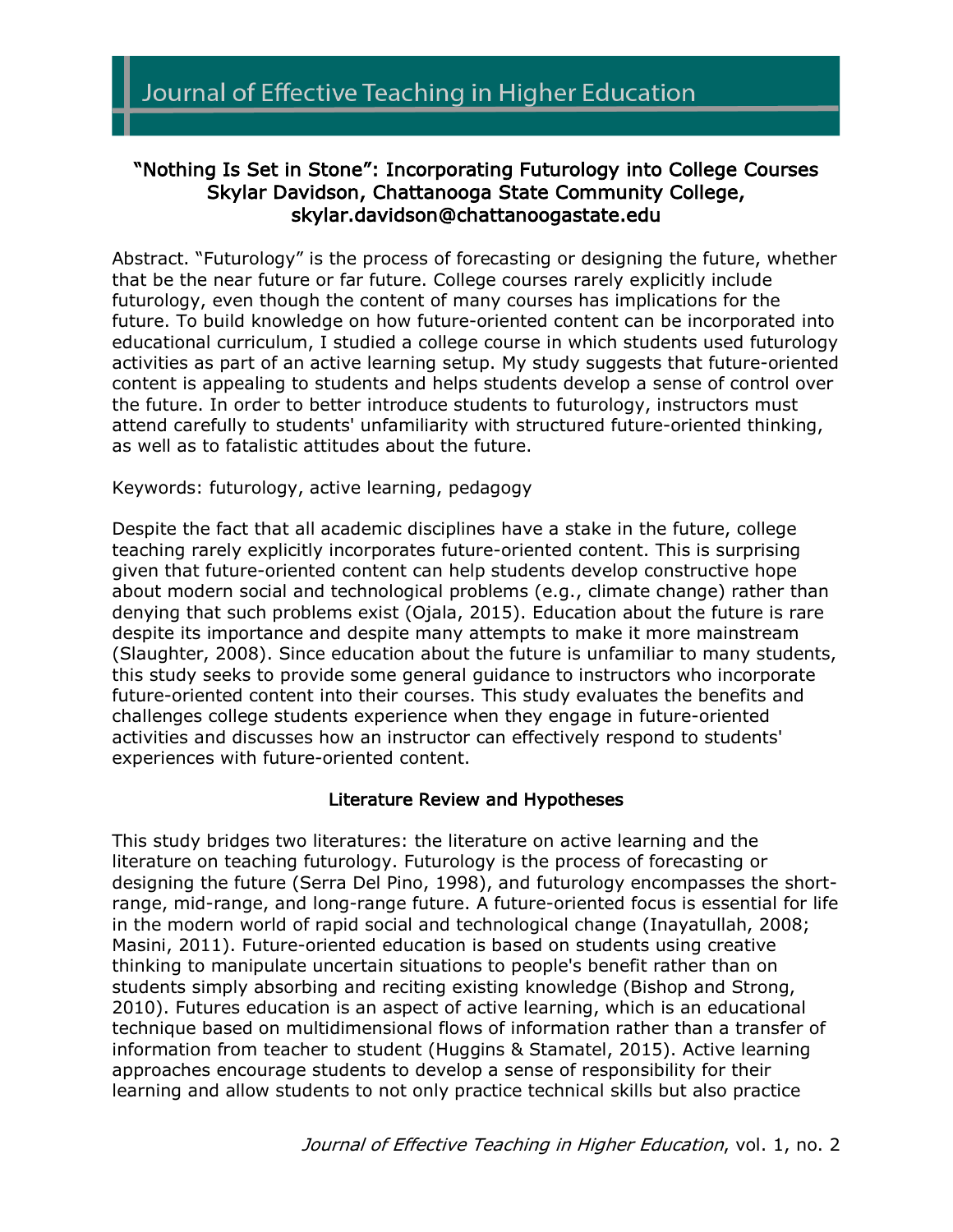communication and decision-making skills (Huggins & Stamatel, 2015). Futureoriented learning is thus inherently active learning, since it requires students to be participants in using evidence to construct the future.

Creative thinking and problem solving are essential parts of our modern world, which is experiencing exponential social and technological change (Bishop & Strong, 2010). Active-learning educational methods fulfill this need because they utilize class time for concept engagement rather than content delivery (Huggins & Stamatel, 2015). Active learning techniques increase students' creative and critical thinking by allowing them to practice problem-solving (Huggins & Stamatel, 2015; McCarthy, 2016). In courses based on active learning, there is still a transfer of core content; however, this transfer is accomplished not through lecture but instead either through delivery outside the classroom or through activities. This way, class sessions can be devoted to actively engaging with material instead of passively absorbing it. The literature on active learning points to improvements in student outcomes compared to lecture (e.g., Eglitis, Buntman, & Alexander, 2016; Huggins & Stamatel, 2015; Luna & Winters, 2017). Historically, education has been based on transmission of information, with instructors expecting students to be able to regurgitate existing knowledge rather than to develop new answers (Bishop and Strong, 2010). However, the solutions to modern social problems such as pollution and terrorism must be created rather than found among existing knowledge (Bishop & Strong, 2010; Inayatullah, 2008); thus, instructors must provide more opportunities for students to build upon existing knowledge and use their creativity. Futurology can help people build preferred futures despite the weight of the industrial era on society (Inayatullah, 2008).

Education generally does not explicitly incorporate future-oriented content (Slaughter, 2008). When future-oriented content is incorporated into education, it is frequently unspecific or hasty, or it ignores diverse possibilities in favor of attempting to predict only one potential outcome (Hicks, 2004). It is important that educators incorporate more comprehensive and structured futures content into courses because future-oriented education helps students think logically about social problems so that they can develop plans of action for themselves or society instead of feeling fearful and overwhelmed (Masini, 2011; Slaughter, 2008). In addition, future-oriented active learning can help students understand the concerns and experiences of people from diverse backgrounds (Masini, 2011). Futureoriented education is thus a method for achieving critical thinking outcomes in students. "Critical thinking" refers to skills that enable students to be informed consumers and users of information; both within and outside the student's field of study (Huber & Kuncel, 2015). Students grow their critical thinking skills during their college careers; however, careful attention must be paid to ensuring that students have the opportunity to grow these skills throughout college, rather than emphasizing their development just at the beginning of students' college experience or toward the end of their degree (Huber & Kuncel, 2015; Hall 2017). Because future-oriented education emphasizes creative and original thought, it not only helps students grow as professionals in their own disciplines but also helps them grow their critical thinking skills in general (Masini, 2011). As a result, futureoriented education can be implemented across fields and in both lower-division and upper-division courses.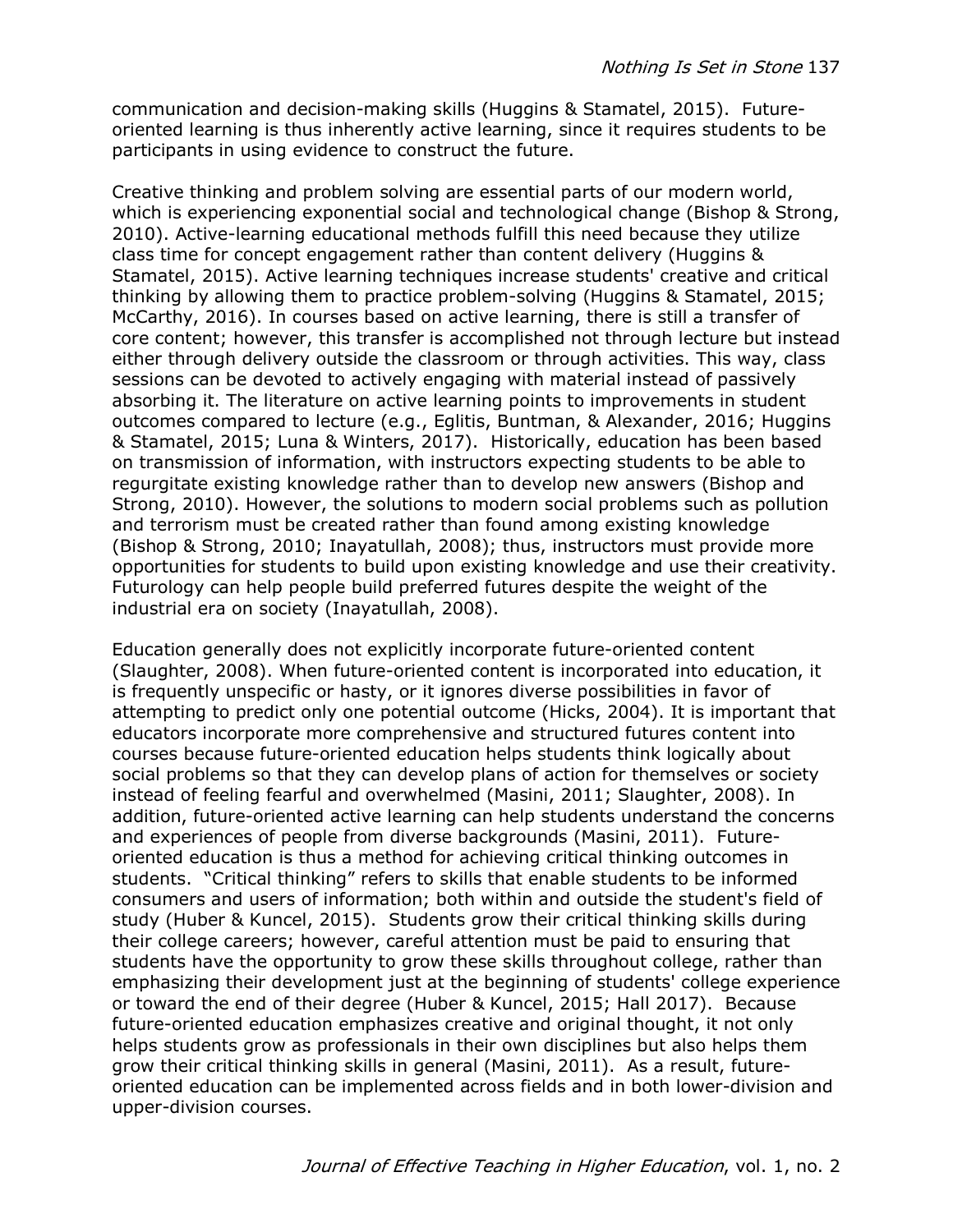Many techniques for future-oriented analysis have been developed (e.g., Inayatullah, 2008; Saleh et al., 2008). For reader convenience, a description of some of these techniques as they can be adapted for classroom activities is available in the appendix. All of these futurology activities, like many other types of active learning techniques, can be adapted to fit instructors' unique needs and learning goals. For example, an instructor can modify the scope of an activity to fit into a particular time limit; can decide whether students should practice an activity alone or in groups; can decide whether an activity will be completed in class or out of class; or other factors. Due to the diversity of ways in which instructors can use futurology activities, as well as the fact that the activities are suitable for use in diverse fields of study, the purpose of this study is not to suggest specific ways of using these activities. Instead, this study identifies some general benefits and challenges students experience upon encountering future-oriented content for the first time, so as to inform emerging future-oriented pedagogy across fields.

Based on the literature, I hypothesize the following:

(1) Futurology will give students a sense of control over the future.

(2) Students will need structure and repetition in order to feel comfortable with futurology due to their unfamiliarity with it.

### Research Method

This study was conducted at a large, rural, public university in the United States with approximately 23,000 undergraduates. In compliance with the university's guidelines regarding classroom research, all the study procedures were reviewed and approved by the Institutional Review Board (IRB) prior to the implementation of the study. Data were collected in a sociology class, Age and Society, which had 21 enrolled students. The students ranged from first years to seniors, and there was a mixture of majors, though most students were either sociology or psychology majors. This class met for 50 minutes per session, three days a week, for 13 weeks.

Two types of data were collected for this study: class session notes and self-report survey data from students. This survey data is qualitative, from open-ended questions. Following each class session, I wrote detailed notes about what occurred in class that day. These notes incorporated a description of the discussion, activity, lecture, or other content for the day and also an account of students' reactions to the content. The other source of data used for this study comes from a survey; 14 of the 21 enrolled students were present in class the day the survey was administered, and all gave consent for me to use their responses. The surveys were completely anonymous (no names or other identifying information were collected on the forms). The IRB required that I leave the room while the surveys were administered to ensure the anonymity of the data collection process. This data collection strategy allowed me to not only test my hypotheses, but also identify and explain themes as they emerged organically in the course.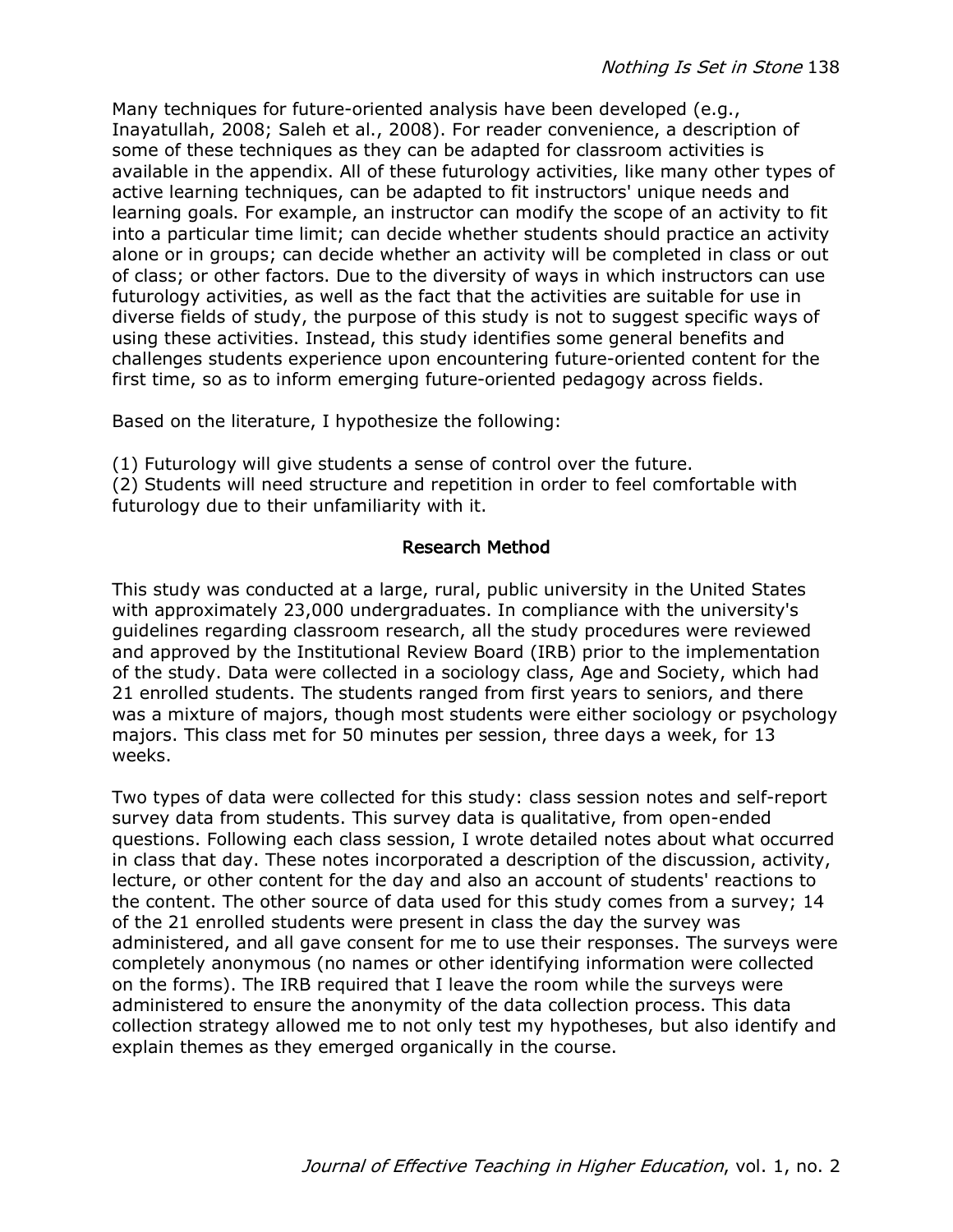The survey questions follow:

(1) What have been the most useful aspects of learning and practicing futurology so far this semester?

(2) What challenges have you experienced while learning or practicing futurology in this course?

(3) One of the goals of this course is for you to practice thinking about the future in a structured way. Do you think this way of thinking will benefit you, either in your other courses or in your non-academic life? (This question was followed by three options a student could circle, "yes," "no," and "maybe/unsure," as well as space to elaborate on one's opinion.)

(4) Is there anything else you would like to share about your experience with futurology, or with this course (Age and Society) in general?

(5) Instead of a consent form, there was a question at the end of the survey that allowed students to mark yes or no to the question of whether I could use their anonymous responses in a published paper or presentation.

### Results and Discussion

Various themes emerged from this study, both from the notes and from the survey. The results section begins by focusing on the survey. The three tables provide tallies of the number of students who made a specific type of response to a certain survey question. In these tables, the "Comment" heading shows themes that emerged from the qualitative comments, and the "Frequency" heading shows the number of students who made a response fitting into that theme. The interpretation of the tables incorporates some specific direct quotes from students and observations from my notes. Following the interpretation of the survey responses is an interpretation of other key themes that emerged from the notes.

# The Benefits of Learning and Practicing Futurology

Table 1

Responses to Survey Question About Benefits of Using Futurology

| Comment                                                | Frequency |
|--------------------------------------------------------|-----------|
| Thinking of the future in tangible ways                | 4         |
| Understanding the steps needed to achieve a desired    | 4         |
| outcome                                                |           |
| Reference to the usefulness of specific futurology     |           |
| activities                                             |           |
| Acknowledging that there are multiple potential future | 3         |
| outcomes                                               |           |
| Organizational skills                                  | フ         |
| Thinking about the future more often                   |           |

According to the first question, students had diverse viewpoints on the benefits of learning and practicing futurology. As shown in Table 1, the greatest number of students identified how the future-oriented content changed their worldview, such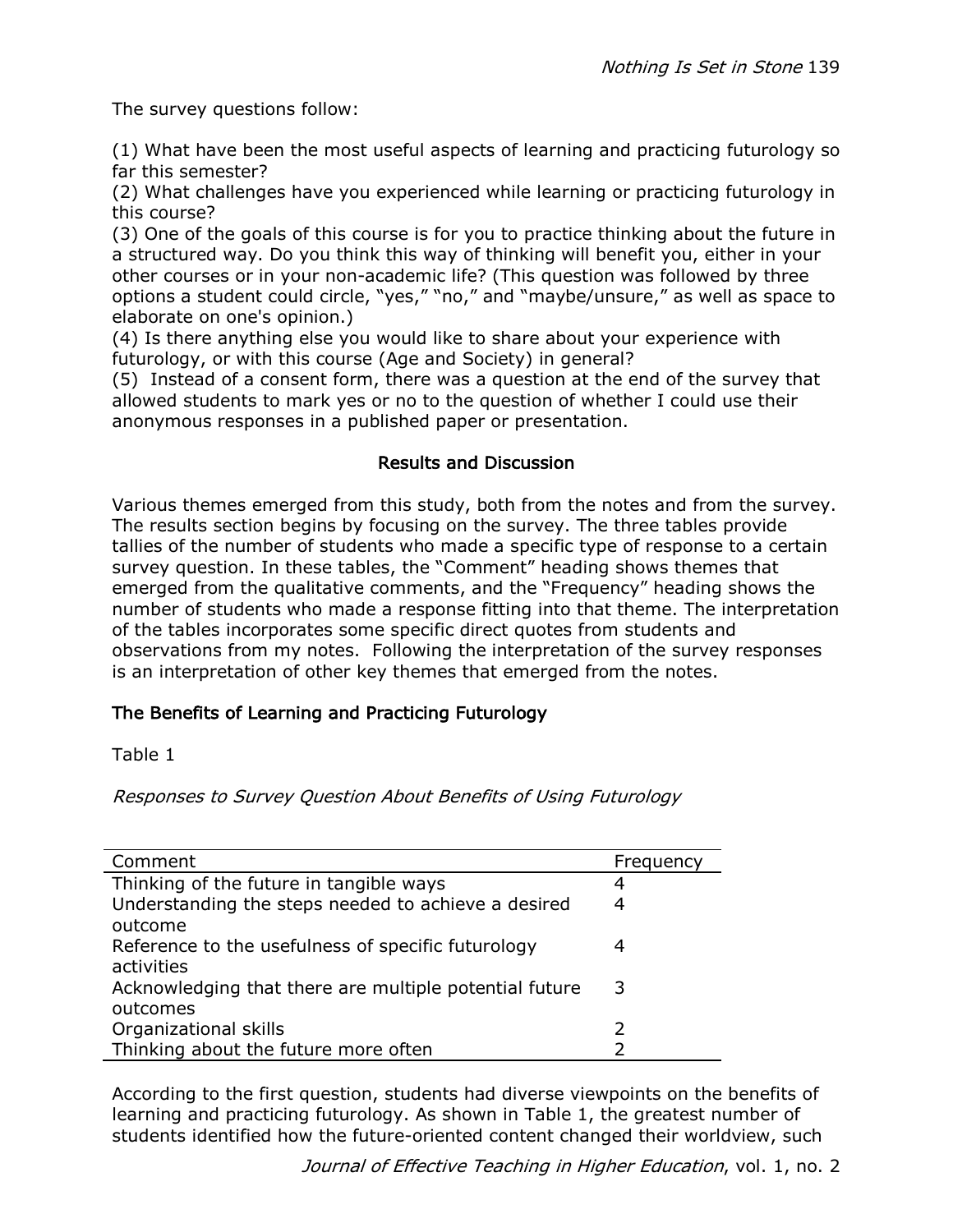as allowing them to think of the future in more tangible ways and understanding the steps needed to achieve a desired outcome. One representative comment is thus: "Thinking about the steps needed to be taken in order to achieve whatever goal (future outcome) we expect to happen [has] been a useful tool for myself in organizing my thoughts and taking into consideration what steps I need to take in order to achieve my desired outcome for myself when I graduate college." In addition, many students also made references to specific futurology activities. Students have often made the link between specific futurology activities and a concern for the future of society more broadly, which is what Serra Del Pino (1998) advocated for; as one student commented, "Studying futurology has allowed me to develop a more complete understanding of what the future may have in store for us. By learning new techniques of futurology I have been able to think of the future in more tangible and concrete ways." In addition to the major themes outlined in Table 1, some responses were idiosyncratic to only one student, such as finding videos from the course useful; finding visual depictions of futures useful; and practicing futurology both during class sessions and in out-of-class written work.

### The Benefits of Learning and Practicing Futurology

### Table 2

Responses to Survey Question About Challenges of Using Futurology

| Comment                                                  | Frequency |
|----------------------------------------------------------|-----------|
| Discomfort with the inability to predict or plan for the | 6         |
| future perfectly                                         |           |
| Student indicated no significant challenges              | 3         |
| Irrelevant comment (explanation of idiosyncratic         |           |
| academic challenge unrelated to futurology)              |           |
| Difficulty with abstractness                             |           |

There was more homogeneity of viewpoints with regard to the challenges of learning and practicing futurology. As shown in Table 2, the main source of concern for students was difficulty in making precise predictions. As one representative comment stated: "One of the challenges about learning futurology is that our thoughts are just thoughts. What I mean by this is that we can only predict or anticipate what will happen in the future. This makes futurology so difficult to analyze and to brainstorm because there are so many possible outcomes and we don't know for sure what is the outcome that will happen." My own notes corroborated this fact: students expressed discomfort with uncertainty and ambiguity. Students commented positively on more concrete activities that leave students with a tangible product in place when the class period is over, such as a futures wheel (a visual depiction of the direct and indirect consequences of a proposed action). Students more often verbally critiqued more open-ended activities such as scenario planning (visioning different potential future outcomes) because of their lack of immediate impact.

Two students indicated difficulty with abstract content. For example, one student wrote: "After we analyze where do we go from there? Not dealing with concretes is a challenge. If all this is hypothetical with no true equation or applied methods how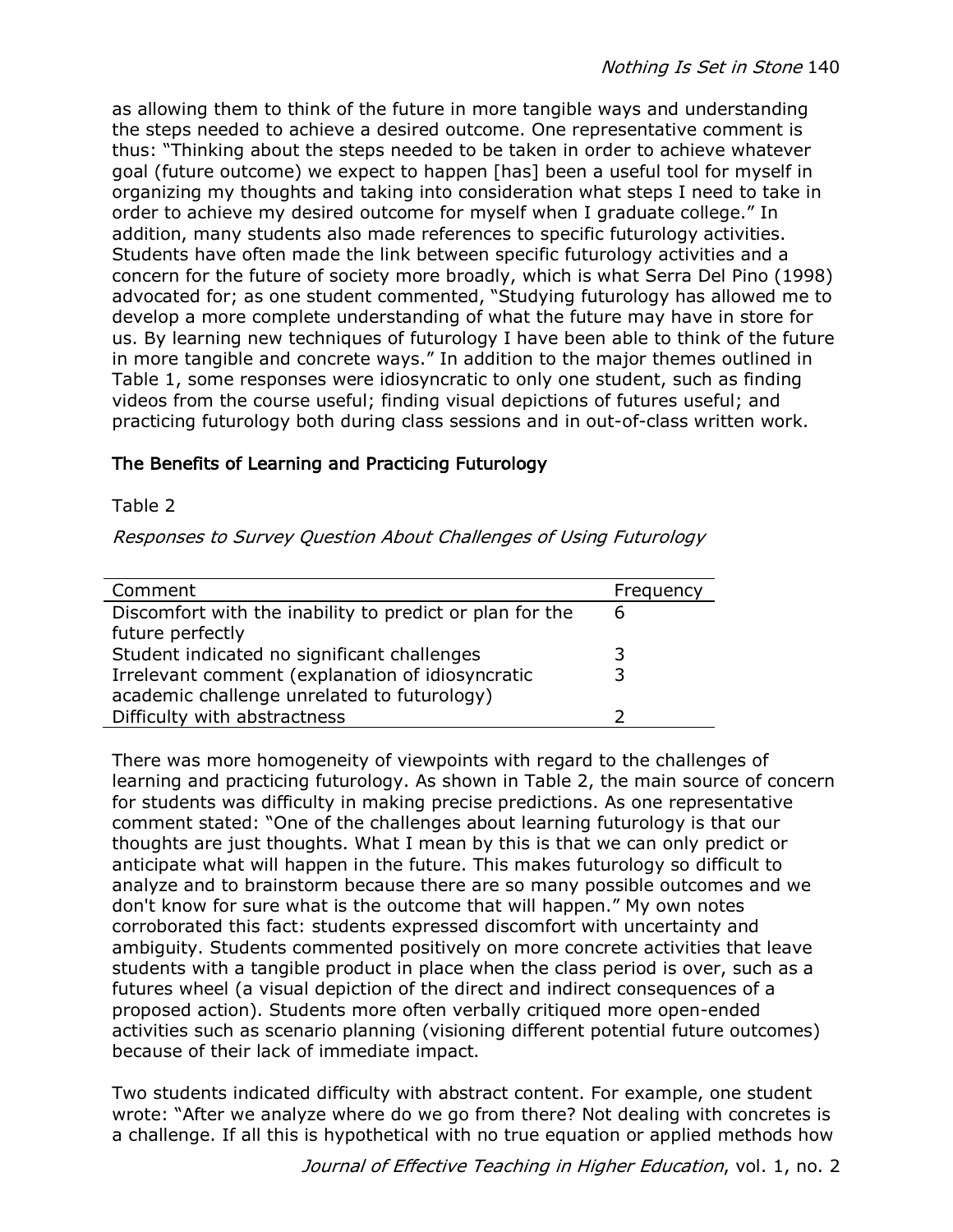is this helpful?" Since nothing of substantive social importance can be predicted with exact precision, futurology instead focuses itself on helping people identify diverse potential futures and identify how to reach preferred futures out of these (Dator, 1995). Educators covering futurology are faced with combating stereotypical ideas about the future as something that can be predicted with precise accuracy.

Transparency can help instructors encourage engagement and comfort with new instructional techniques. Instructors using active learning methods in class often fear student resistance to novel educational content (Seidel and Tanner, 2013). In order to help students see the value in new teaching methods, it can be useful for instructors to explicitly share the reasoning for the pedagogical tools they use (Seidel & Tanner, 2013). This transparency not only helps students understand how the instructor is working to maximize their learning but also improves instructor rapport with students through treating students more like colleagues than underlings—the transparency respects students' intelligence and right to know why their participation is requested (Seidel & Tanner, 2013). Furthermore, active learning allows students to understand and practice the process of becoming an expert in one's field (Wallace et al., 2014). Instructors thus may give students opportunities to critique and improve upon future-oriented analysis, with the goal of not only helping students feel more comfortable with it but also encouraging students to take an active role in constructing knowledge.

Among students who indicated no significant challenges in the survey question, the responses suggested that students had interpreted the question as if it were asking whether the course expectations were difficult to follow; for example: "[No challenges.] I have learned a lot in this class and I enjoy the material and setup." This is likely a function of the fact that the setup of this survey was very similar to an ordinary midsemester evaluation in which students comment on the instructor's clarity and the course expectations more generally. It is also possible that these comments reflect the fact that some students are more comfortable with uncertainty and ambiguity than others.

# The Benefits of Learning Futurology in Other Courses or in Personal Life

Table 3

Responses to Survey Question About Benefits of Learning Futurology in Other Courses or Personal Life

| Comment                                                 | Frequency |
|---------------------------------------------------------|-----------|
| Better able to prepare for the future                   | b         |
| Organizational and critical thinking skills             |           |
| Acknowledging diverse possibilities for the future      |           |
| Comment as to the usefulness of a particular futurology | -3        |
| activity                                                |           |
| More able to take on a long-term perspective            |           |

When asked whether they believe future-oriented thinking will benefit them in other courses or in their personal life, 11 responded yes and 3 responded maybe/unsure.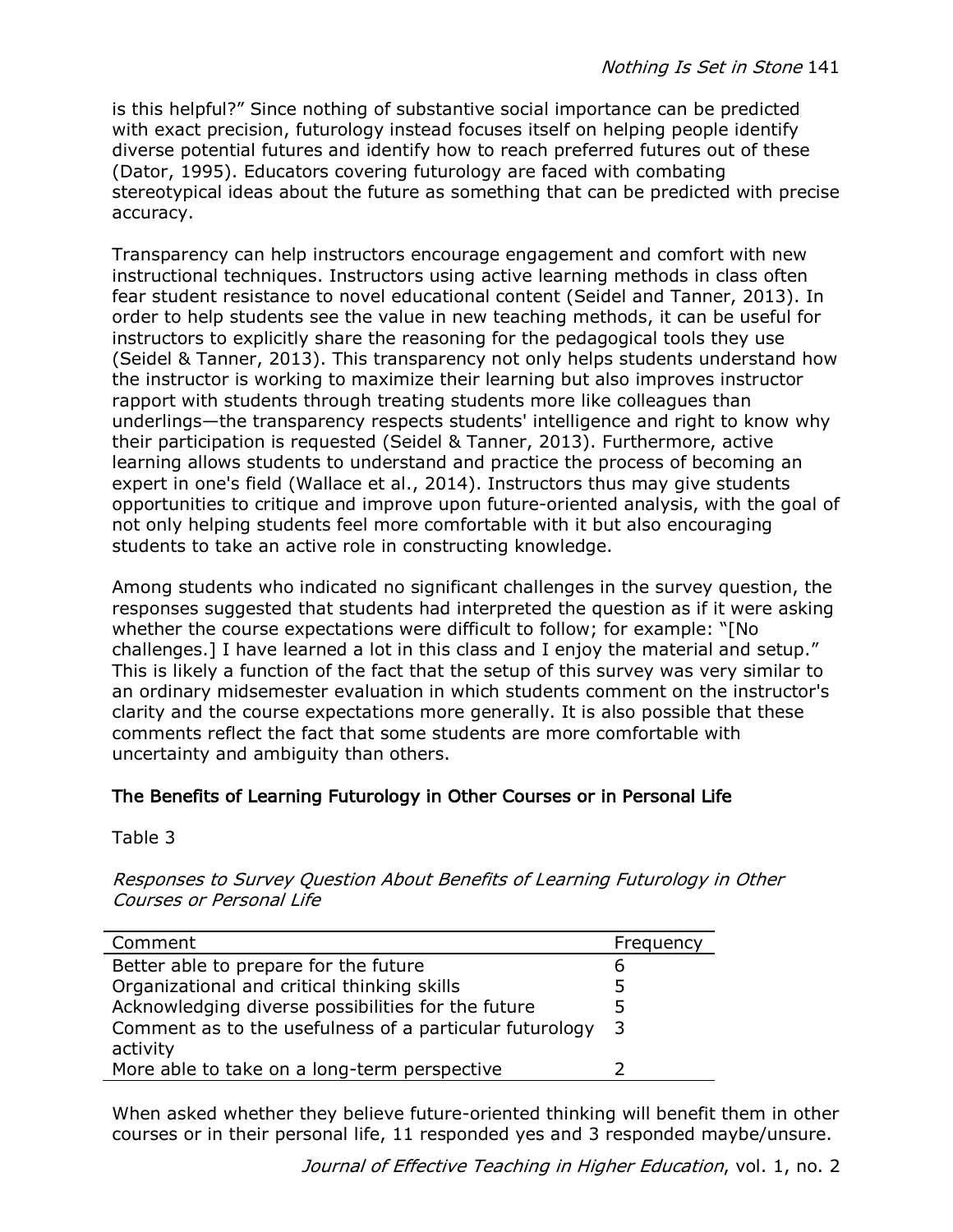None responded no. This result shows that students overwhelmingly believe that future-oriented education is useful. The lack of "no" responses also suggests that instructors who choose to take on a future-oriented perspective are unlikely to receive resistance from students with regard to that ideological perspective. In this survey question, five students mentioned academic benefits in the comments section, 4 mentioned personal benefits, and 6 mentioned benefits without specifying the context. Only one student did not elaborate in the comments section.

As shown in Table 3, there were diverse reasons students thought future-oriented thinking is or may be useful. Futures thinking allows some students to feel more optimistic due to a greater sense of control over the future. As one student wrote: "This class is extremely important in and out of the university setting. It helps people our age realize that there still can be a happy, successful life waiting for them when they are over 65. Looking to the future in a more positive, less stereotyped way, makes it more exciting." Some students feel as if futurology helps them understand the many options available to them; as one student wrote: "I can see [this course] benefiting me in life. It reminds me that nothing is set in stone. There are millions of possible futures."

Among students who commented as to the usefulness of particular futurology activities, two referenced the futures wheel specifically, and both commented on its ability to help them organize and brainstorm ideas for other situations. The third focused on visual representations of futures more generally: "The importance of visual representations is often understated. Futurology uses them heavily." Similarly, five students commented on how futures content helps them develop organizational and critical thinking skills, indicating the value of futures content in contributing to academic and personal development more generally. Visual depictions and organizational skills can reinforce each other. My notes indicate that visual depictions of futures such as the futures wheel on the boards allowed for better comparison of differing opinions compared to presentations of work that did not have a substantial visual element. This is because it was easier to refer to points made earlier in the period when those points were visible for the whole period, as opposed to when multiple groups expressed points solely in the more fleeting verbal format.

# Attending to Unfamiliarity with Futurology

Various themes emerged from the class session notes as well. One major theme was that futures thinking is new to students. This observation comes primarily from the observations of class sessions and is corroborated by comments in surveys. As one student wrote, "[This class] has been an experience unlike any class I have taken. Before this, I would never have thought to take a futurology approach to anything." My notes indicate that I have frequently needed to repeat directions and provide suggestions to students who are using futurology activities during in-class work, especially the first time an activity is introduced. Students had the most difficulty getting started at the beginning of a class period with new activities, though most students displayed more confidence by the end of the class period.

Classroom dynamics more generally are relevant. Many students feel intimidated about publicly admitting a lack of knowledge or understanding in class (Roehling et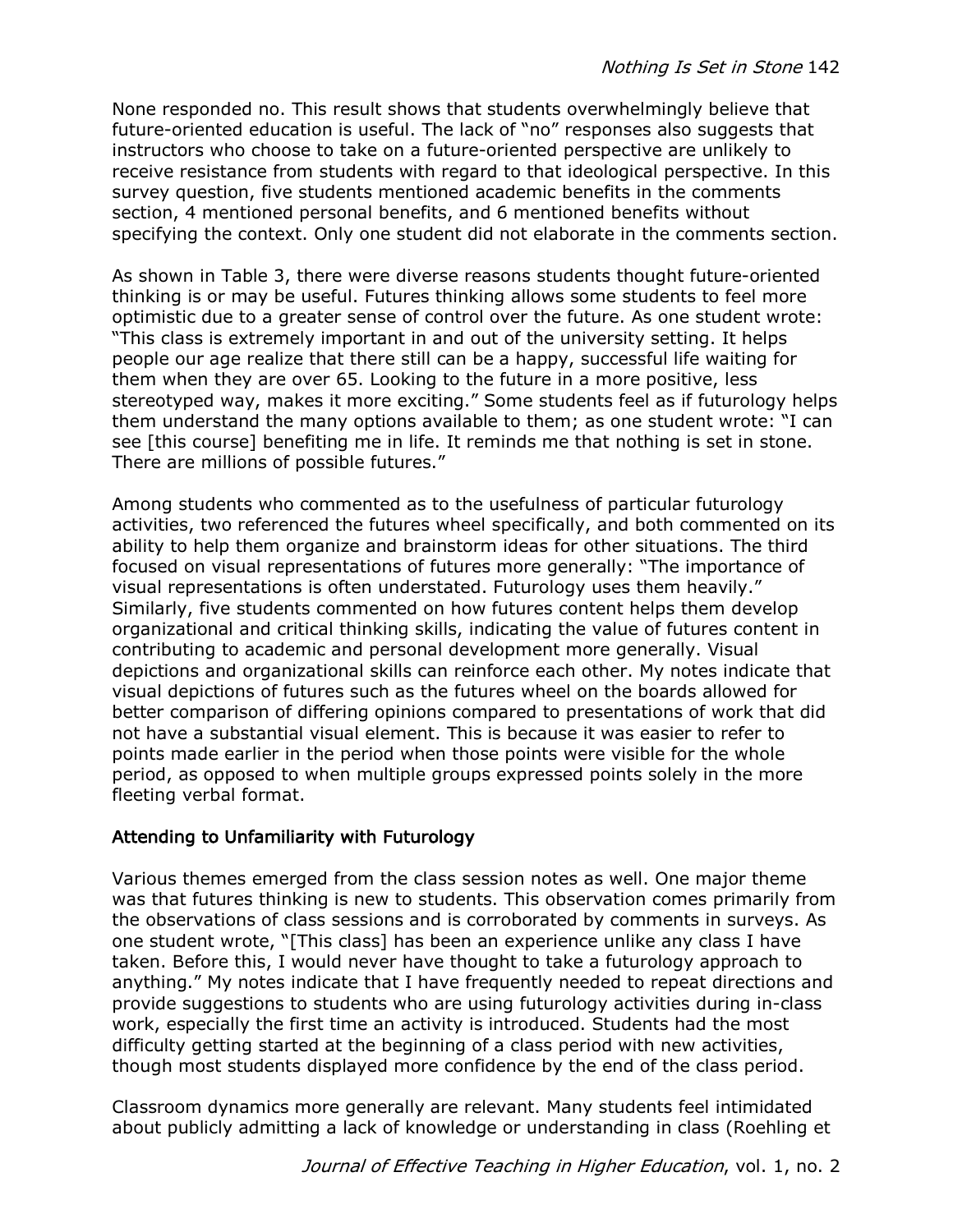al., 2011). When describing a new futurology activity, I always asked whether students had questions before allowing them to start working, but usually no one spoke up. Once they got to work and I began circulating around the room, there were questions, indicating that either students did not realize difficulties until actually practicing the activity or that many students did not want to ask questions in front of the whole class. When students did ask questions in front of the class, it was the same few people who felt comfortable speaking up publicly. Since futurology activities are new to many students, instructors who use them should anticipate difficulty and provide opportunities for students to get help in a nonthreatening way.

# Combatting Fatalism

It was apparent early on in this course that many students easily fell into a fatalistic attitude, in which they perceived the future as something that "happens to people" but failed to address how people shape technological and social development. For example, in a discussion from the first month of class about age and technology, students spontaneously brought up issues such as "the effects of Internet on teenagers" or "the effects of robots on elder care," but rarely did students spontaneously address how people or organizations influence technology. To address this fatalistic attitude, I provided activities that required students to identify their preferred futures and brainstorm ways of achieving them. These activities encouraged students to start thinking of the future as something that can be constructed. Students latched on to the concept of alternative futures (Inayatullah, 2008) as a way of addressing fatalism. "Alternative futures" refers to the fact that there are diverse plausible possibilities for the future instead of a single trajectory. For example, during an activity about the future of retirement, students visioned some alternatives to the economic status quo, such as a 20-hour work week instead of a 40-hour work week or telecommuting being available to a substantial portion of the workforce. During the discussion this day, students acknowledged that such alternatives are plausible, though their implementation would be dependent on many social and technological factors. Serra Del Pino (1998, p. 492) wrote that he tells students that "futurology involves a lot of common sense, plus some techniques and rules, with indispensable megadoses of creativity, imagination, novelty, and, why not admit it, some drops of absurdity." Though students are sometimes uncomfortable with the "hypothetical" nature of alternative futures, as explained earlier in this paper, instructors should help students use the concept of alternative futures so that students can better evaluate their preferred futures.

The students dealt with alternative futures more easily as the semester went on. The primary way I noticed this shift is the fact that during class discussions that occurred toward the end of the semester, students more frequently offered potential solutions to problems spontaneously. In other words, they initiated solution-oriented discussion without my prompting, whereas earlier in the semester, I more frequently needed to prompt them to do so. For example, during the next-to-last week of the semester, the class discussed Sudbury schools, which are schools with no standard curriculum. Most of the students who spoke during this discussion were critical of this model, preferring a school setting that had at least some standard curriculum in addition to unstructured time. When speaking up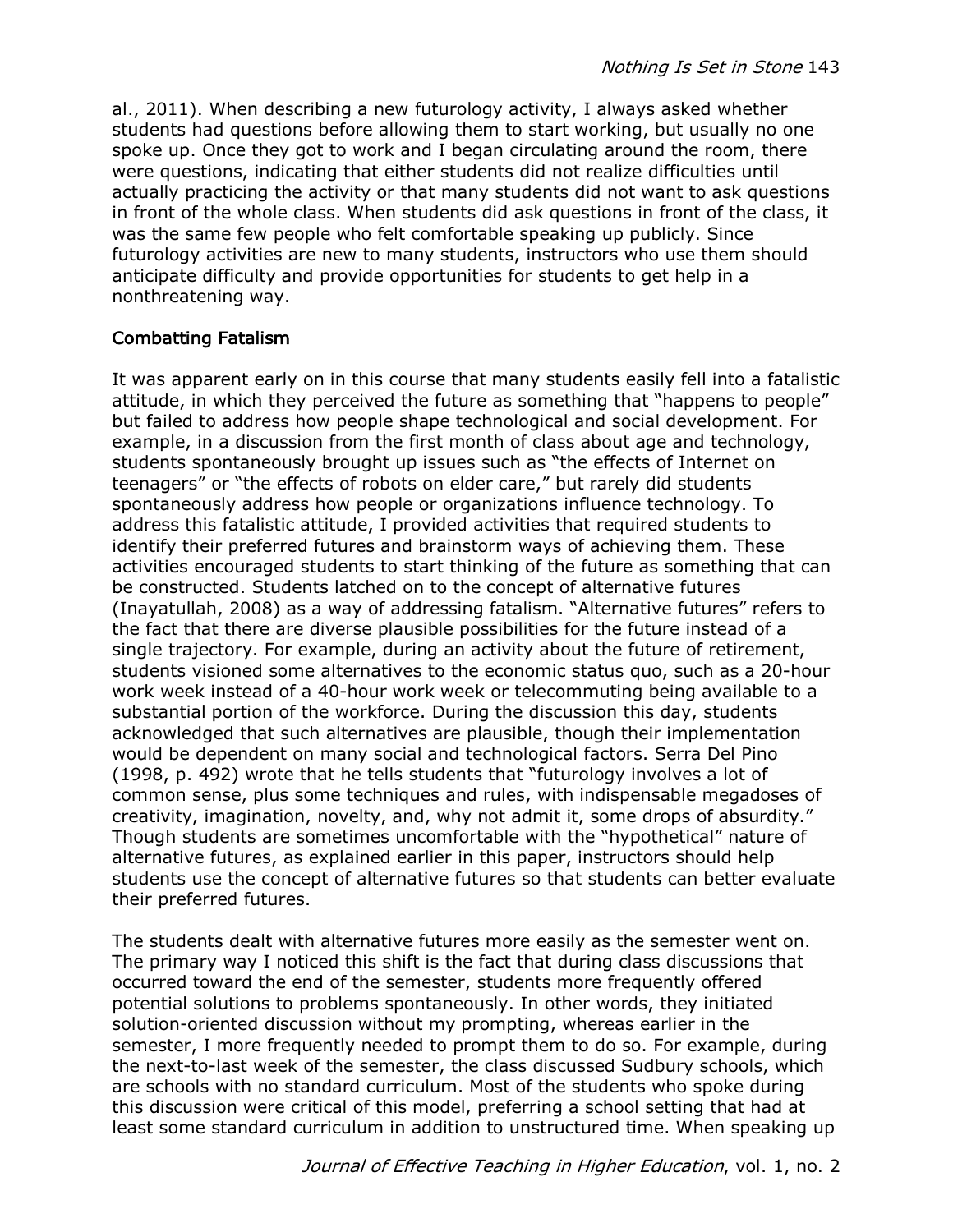to critique the Sudbury model, most students added to their critique a potential way to modify the school setting so that it had both structure and autonomy, such as having a half day of structured coursework and a half day of unstructured time, or incorporating arts education into a standard curriculum. This solution-oriented style was in sharp contrast to some earlier class discussions, such as the abovementioned discussion on age and technology from the first month.

### Conclusion, Implications, and Recommendations

This study has shown support for both of my hypotheses. Futurology is appealing to students and helps students feel a sense of control over the future through encouraging them to identify preferred futures and ways to achieve them. Because most students are unfamiliar with futurology, instructors must closely guide them through futurology activities in order to achieve this outcome. In particular, instructors should combat stereotypical and fatalistic visions of the future and provide an environment in which students feel comfortable trying new activities. As with any active learning setup, instructors who incorporate futurology into a course should monitor students' reaction to new teaching techniques and be able to articulate why the active learning methods are being used (Cavanagh et al., 2016; Seidel & Tanner, 2013).

Finally, the results of this exploratory study should be extended to other academic fields. The President's Council of Advisors on Science and Technology (PCAST) in the United States indicates that a major problem discouraging students from becoming science, technology, engineering, or math (STEM) majors is uninspiring introductory courses (PCAST, 2012). Including more active learning and discoverybased research courses into STEM education may help inspire more students to become STEM majors (PCAST, 2012). Since active learning methods in STEM classes improve student grades and reduce the risk of student failure (Armbruster et al., 2009; Freeman et al., 2014), future-oriented education would further this progress. Further research on futurology can build upon this study to evaluate how particular futurology activities can be used effectively in different settings, such as different academic fields, different class sizes, and different levels of education (introductory versus advanced classes).

### Conflicts of Interest

The author declares that there is no conflict of interest regarding the publication of this article.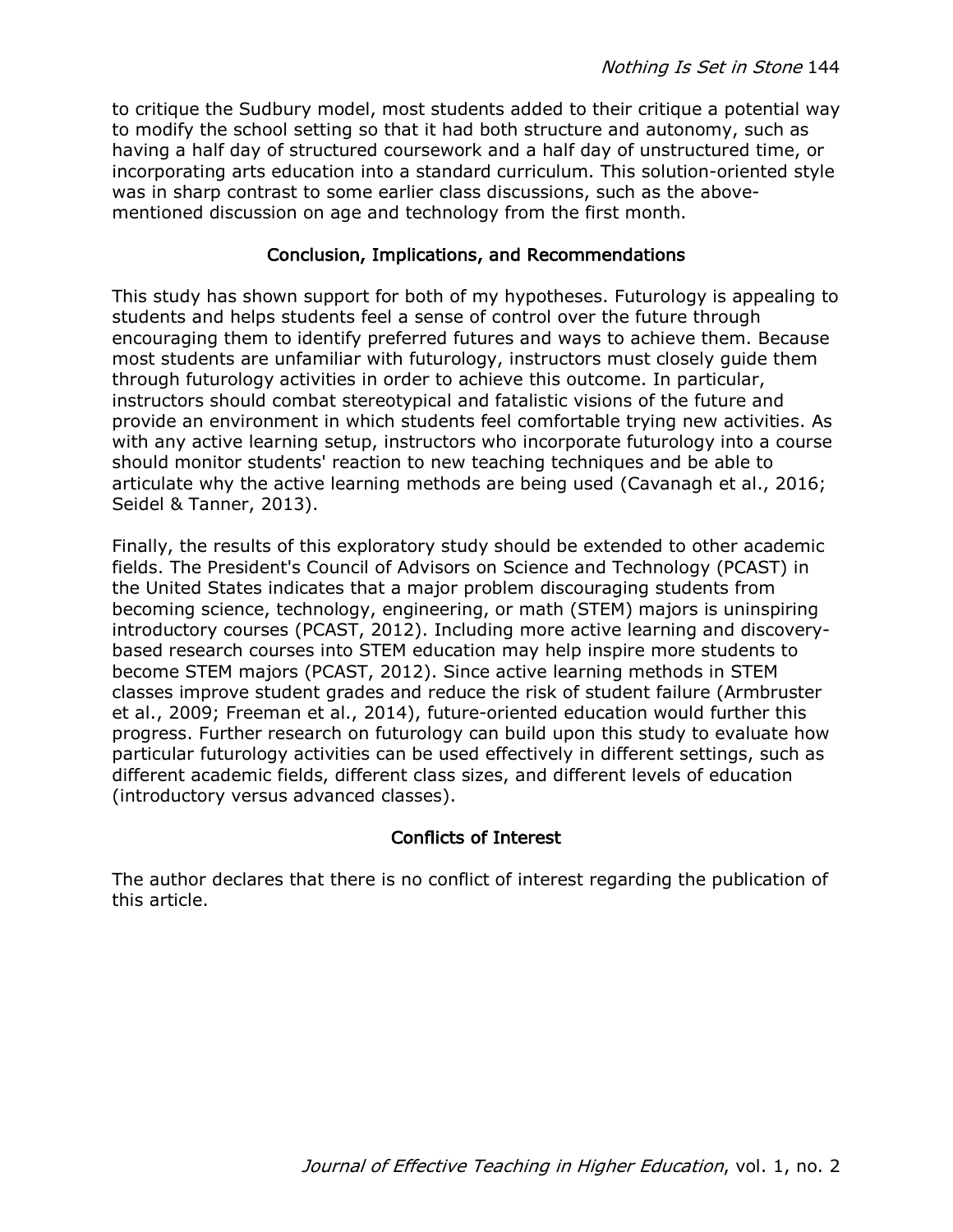### References

- Armbruster, Peter, Maya Patel, Erika Johnson, and Martha Weiss. (2009). Active learning and student-centered pedagogy improve student attitudes and performance in introductory biology. CBE-Life Sciences Education 8, 203-213. doi: 10.1187/cbe.09-03-0025
- Bishop, Peter C., and Kay E. Strong. (2010). Why teach the future? Journal of Futures Studies 14(4), 99-106. http://jfsdigital.org/wpcontent/uploads/2014/01/144-S02.pdf
- Cavanagh, Andrew J, et al. (2016). Student buy-in to active learning in a college science course. CBE-Life Sciences Education 15. doi: 10.1187/cbe.16-07-0212
- Dator, Jim. (1995). What futures studies is, and is not. Hawaii Research Center for Futures Studies. Retrieved from

http://www.futures.hawaii.edu/publications/futures-studies/WhatFSis.pdf

- Eglitis, Daina S., Fran L. Buntman, and Dameon V. Alexander. (2016). Social issues and problem-based learning in sociology: opportunities and challenges in the undergraduate classroom. Teaching Sociology 44(3), 212-220. https://doi.org/10.1177/0092055X16643572
- Freeman, Scott, et al. (2014). Active learning increases student performance in science, engineering, and mathematics. PNAS 111(23):8410-8415. doi: 10.1073/pnas.1319030111
- Hall, Sarah K. (2017). Practise makes perfect: Developing critical thinking and effective writing skills in undergraduate science students. 3rd International Conference on Higher Education Advances, HEAd'17, Universitat Polit`ecnica de Val`encia, Val`encia. http://dx.doi.org/10.4995/HEAd17.2017.5512
- Hicks, David. (2004). Teaching for tomorrow: How can futures studies contribute to peace education? Journal of Peace Education 1(2):165-178. http://dx.doi.org/10.1080/1740020042000253721
- Huber, Christopher R., and Nathan R. Kuncel. (2015). Does college teach critical thinking? A meta-analysis. Review of Educational Research 86(2):431-468.
- Huggins, Christopher M., and Janet P. Stamatel. (2015). An exploratory study comparing the effectiveness of lecturing versus team-based learning. Teaching Sociology 43(3), 227-235. https://doi.org/10.1177/0092055X15581929
- Inayatullah, Sohail. (2008). Six pillars: Futures thinking for transforming. Foresight 10(1), 4-21. https://doi.org/10.1108/14636680810855991
- Lloyd, David, and John Wallace. (2004). Imagining the future of science education: The case for making futures studies explicit in student learning. Studies in Science Education 40, 139-178. http://dx.doi.org/10.1080/03057260408560205
- Luna, Yvonne M., and Stephanie A. Winters. (2017). "Why did you blend my learning?": A comparion of student success in lecture and blended learning introduction to sociology courses." Teaching Sociology, 45(2), 116-130. https://doi.org/10.1177/0092055X16685373
- Masini, Eleonora Barbieri. (2011). How to teach futures studies: Some experiences. Journal of Futures Studies 15(4), 111-120. Retrieved from http://jfsdigital.org/articles-and-essays/2011-2/vol-15-no-4-june/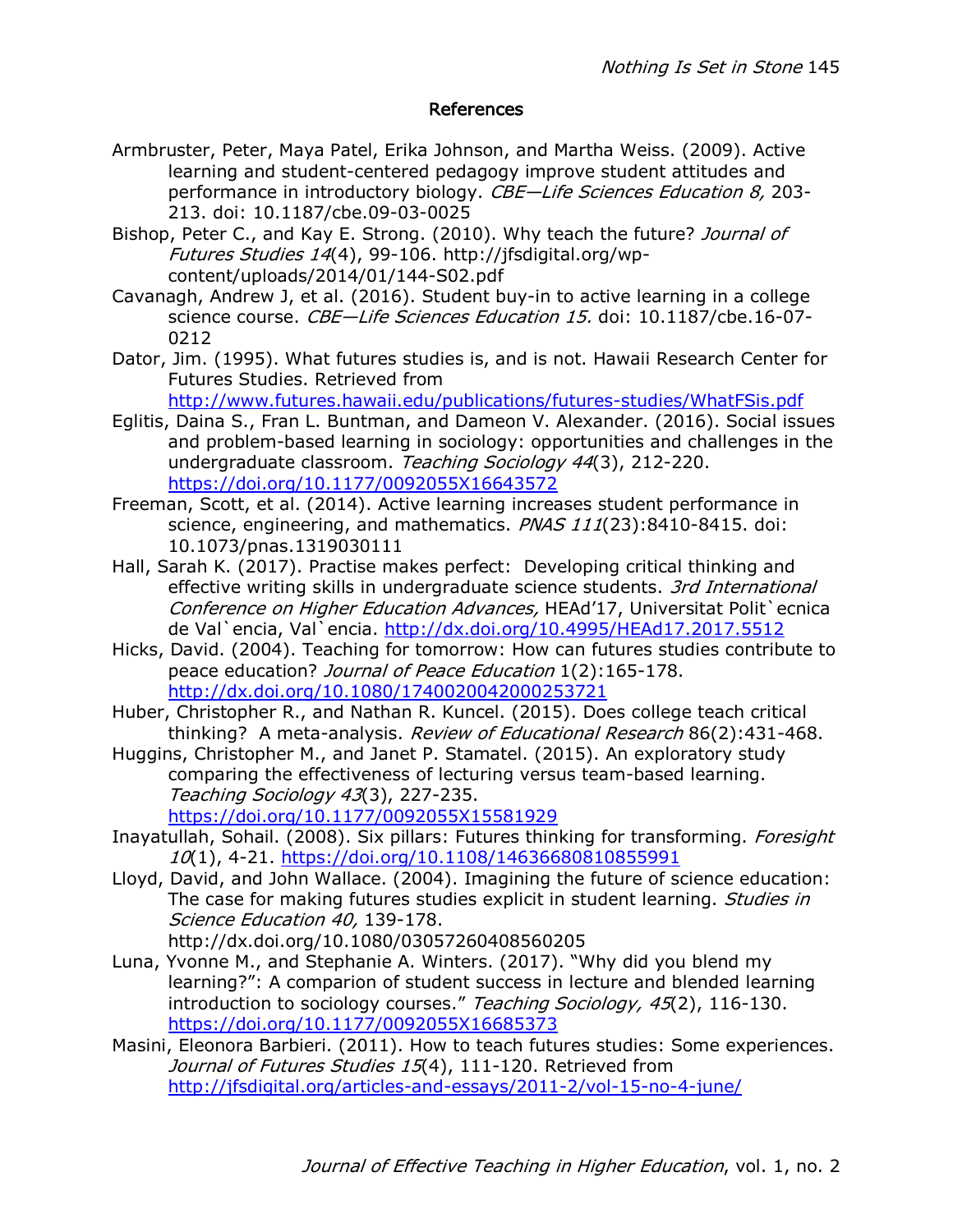- McCarthy, Josh. 2016. Reflections on a flipped classroom in first year higher education. *Issues in Educational Research, 26*(2), 332-350. http://www.iier.org.au/iier26/mccarthy-j.html
- Ojala, Maria. (2015). Hope in the face of climate change: Associations with environmental engagement and student perceptions of teachers' emotion communication style and future orientation. Journal of Environmental Education, 46, 133-148. http://dx.doi.org/10.1080/00958964.2015.1021662
- President's Council of Advisors on Science and Technology. 2012. Engage to excel: Producing one million additional college graduates with degrees in science, technology, engineering, and mathematics. Retrieved from https://obamawhitehouse.archives.gov/sites/default/files/microsites/ostp/fac t\_sheet\_final.pdf
- Roehling, Patricia Vincent, Vander Kooi, Thomas Lee, Dykema, Stephanie, Quisenberry, Brooke, and Vandlen, Chelsea. (2011). Engaging the Millennial generation in class discussions. College Teaching, 59, 1-6.
- Seidel, Shannon B., and Kimberly D. Tanner. (2013). "What if students revolt?" considering student resistance: Origins, options, and opportunities for investigation. CBE-Life Sciences Education 12, 586-595. doi: 10.1187/cbe-13-09-0190
- Serra Del Pino, Jordi. (1998). The challenge of teaching futures studies. American Behavioral Scientist 42, 484-492. https://doi.org/10.1177/0002764298042003020
- Saleh, Mohamed, Nedaa Agami, Ahmed Omran, and Hisham El-Shishiny. (2008). A survey on futures studies methods." Cairo: Faculty of Computers & Information-Cairo University-INFOS, 38-46.
- Slaughter, Richard A. (2008). Futures education: Catalyst for our times. Journal of Futures Studies 12(3), 15-30. Retrieved from http://jfsdigital.org/articlesand-essays/2008-2/vol-12-no-3-february/
- Wallace, Michael L., Joshua D. Walker, Anne M. Braseby, and Michael S. Sweet. (2014). "Now, what happens during class?": Using team-based learning to optimize the role of expertise within the flipped classroom." Journal on Excellence in College Teaching 25(3&4), 253-273. Retrieved from http://celt.miamioh.edu/ject/issue.php?v=25&n=3%20and%204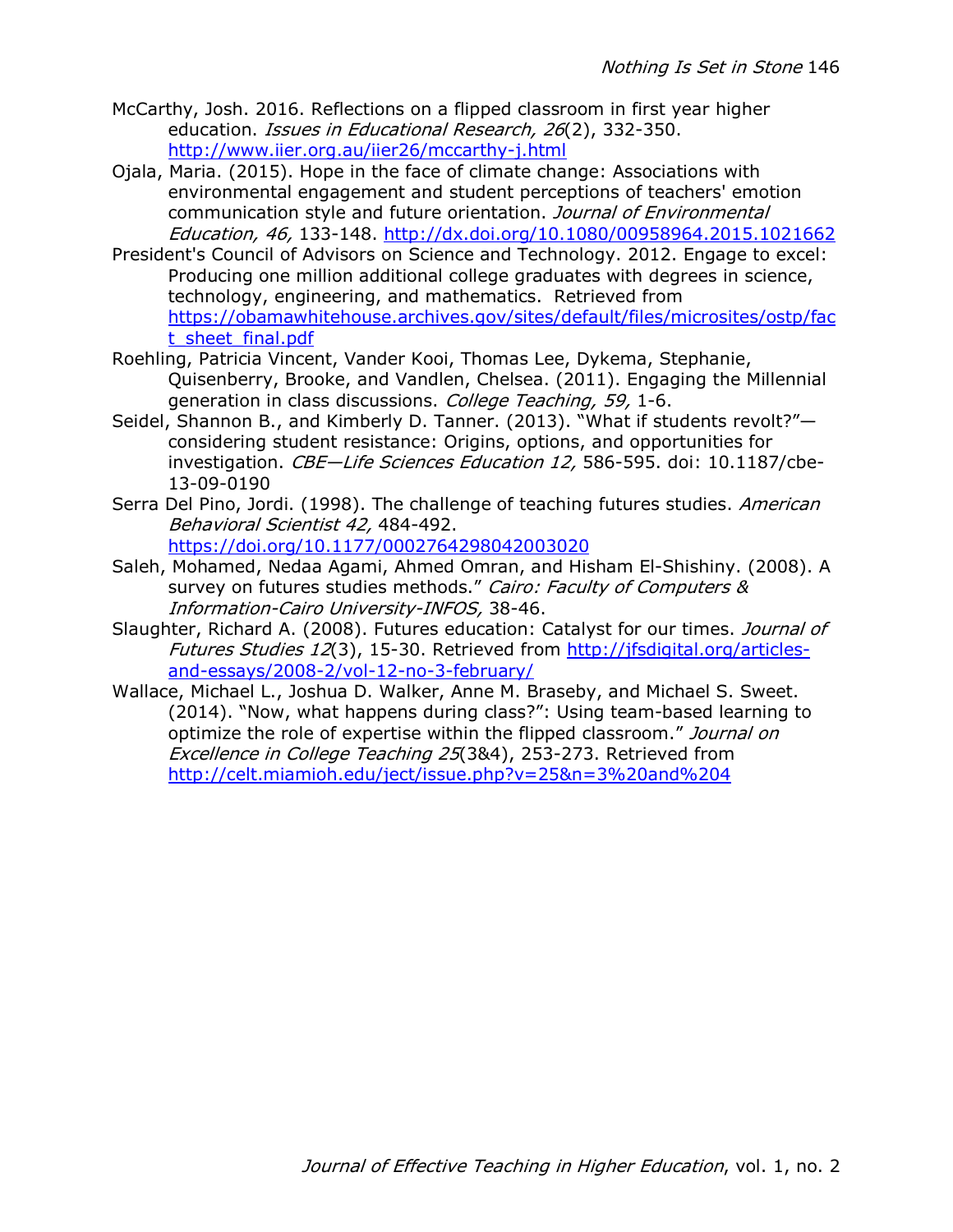# Appendix

| Technique                     | Description                                                                                                                                                                       | <b>Benefits</b>                                                                                                                                                                         | Cautions &                                                                                                                                                                                 |
|-------------------------------|-----------------------------------------------------------------------------------------------------------------------------------------------------------------------------------|-----------------------------------------------------------------------------------------------------------------------------------------------------------------------------------------|--------------------------------------------------------------------------------------------------------------------------------------------------------------------------------------------|
|                               |                                                                                                                                                                                   |                                                                                                                                                                                         | Limitations                                                                                                                                                                                |
| Future-oriented<br>discussion | Future-oriented<br>discussion<br>regarding an issue<br>or topic that is not<br>immediately<br>implicated in<br>building solutions<br>or taking action.                            | Covers general<br>information about<br>a topic. Helps<br>students clarify<br>their own<br>perspective on a<br>topic.                                                                    | Subject to<br>groupthink. Less<br>effective than<br>more structured<br>methods, such as<br>backcasting, at<br>helping students<br>feel a sense of<br>ownership over the<br>future.         |
| Future-oriented<br>roleplay   | Students act out<br>the roles of people<br>or organizations in<br>the future and<br>engage in debate<br>or problem-<br>solving.                                                   | The duration is up<br>to the instructor-<br>anything from part<br>of one class<br>session to an<br>entire semester.<br>Permits debate.<br><b>Builds public</b><br>speaking skills.      | Instructor must<br>help students<br>manage emotions<br>constructively, to<br>prevent students<br>from bringing<br>roleplay conflicts<br>into real-life<br>interactions with<br>classmates. |
| <b>Backcasting</b>            | Determine a<br>desired occurrence<br>at a particular                                                                                                                              | The scope is up to<br>the instructor-this<br>could be a short                                                                                                                           | Students may not<br>have an<br>opportunity to<br>express their own<br>viewpoints if roles<br>are assigned.<br>May not provide<br>opportunities to<br>evaluate radical                      |
|                               | point in the future.<br>Then work<br>backward to<br>determine what<br>would need to<br>happen between<br>now and then in<br>order for the<br>desired occurrence<br>to come about. | exercise lasting<br>less than one class<br>session, intended<br>to get across basic<br>information, or an<br>opportunity for<br>long-term planning<br>and potentially<br>actual action. | social or<br>technological<br>change.                                                                                                                                                      |
|                               | Follow by providing<br>recommendations<br>for action in the<br>near future that                                                                                                   | Helps people feel a<br>sense of ownership<br>over the future.                                                                                                                           |                                                                                                                                                                                            |

Futurology Techniques Adapted for Class Activities

Journal of Effective Teaching in Higher Education, vol. 1, no. 2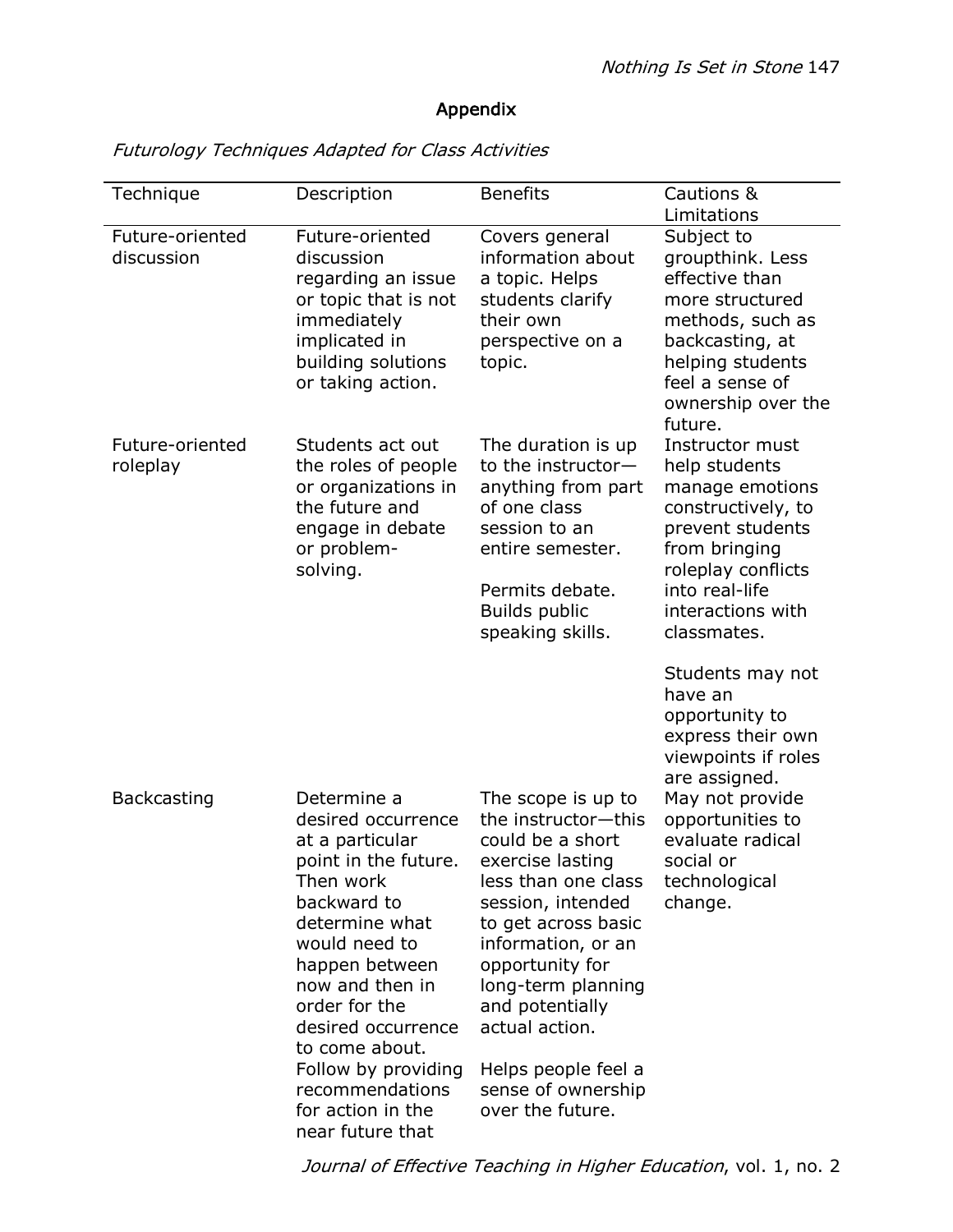| Description                                                                                                                                                                                                                                                                                                                                                                                          | <b>Benefits</b>                                                                                                                                                                                                                                                                                                                         | Cautions &<br>Limitations                                                                                                                                                                                                                                                                                                                                                                          |
|------------------------------------------------------------------------------------------------------------------------------------------------------------------------------------------------------------------------------------------------------------------------------------------------------------------------------------------------------------------------------------------------------|-----------------------------------------------------------------------------------------------------------------------------------------------------------------------------------------------------------------------------------------------------------------------------------------------------------------------------------------|----------------------------------------------------------------------------------------------------------------------------------------------------------------------------------------------------------------------------------------------------------------------------------------------------------------------------------------------------------------------------------------------------|
| can help lead up to<br>the desired future                                                                                                                                                                                                                                                                                                                                                            |                                                                                                                                                                                                                                                                                                                                         |                                                                                                                                                                                                                                                                                                                                                                                                    |
| Look at<br>information from<br>the past and<br>present to forecast<br>expectations for<br>the future.                                                                                                                                                                                                                                                                                                | Helps people<br>familiarize<br>themselves with<br>historical and<br>current events and<br>see underlying<br>patterns.                                                                                                                                                                                                                   | If using statistical<br>techniques,<br>instructors must<br>ensure availability<br>of computers and<br>software.<br>May not take into<br>account wildcards<br>(low-probability)<br>events that would<br>cause substantial<br>effects if they did                                                                                                                                                    |
| Conventionally,<br>questionnaires<br>would be<br>distributed to a set<br>of experts. Then,<br>anonymous<br>responses would<br>be compiled and<br>sent to the same<br>experts, who<br>would have the<br>opportunity to<br>change their initial<br>responses in<br>response to the<br>information in the<br>compilation. This<br>general format<br>could be adapted<br>to allow all<br>students in one | Anonymity permits<br>quiet or shy people<br>to have their point<br>of view heard.<br>Giving all<br>responses equal<br>weight prevents<br>loud people or<br>people with strong<br>personalities from<br>dominating.<br>Allowing people to<br>express their own<br>thoughts before<br>hearing others'<br>thoughts prevents<br>groupthink. | occur).<br>Since all<br>anonymous<br>responses are<br>treated equally,<br>poorly prepared<br>students can take<br>up time with<br>irrelevant or<br>illogical content.<br>This technique<br>would thus be<br>more suitable for a<br>class in which the<br>instructor knows<br>most students are<br>well prepared.<br>When doing this in<br>person in larger<br>classes, it may<br>require more than |
| class to participate<br>once they are<br>familiar enough<br>with the topic in<br>question.<br>Construct several<br>potential future<br>possibilities<br>regarding a                                                                                                                                                                                                                                  | Helps people<br>recognize multiple<br>potential futures,<br>thus mitigating                                                                                                                                                                                                                                                             | one class session<br>or portion thereof<br>to allow time to<br>compile responses.<br>To avoid idealistic<br>wishful thinking in<br>favor of plausible<br>futures, instructors<br>must create a                                                                                                                                                                                                     |
|                                                                                                                                                                                                                                                                                                                                                                                                      | occurrence.<br>specific topic.                                                                                                                                                                                                                                                                                                          | narrow-                                                                                                                                                                                                                                                                                                                                                                                            |

Journal of Effective Teaching in Higher Education, vol. 1, no. 2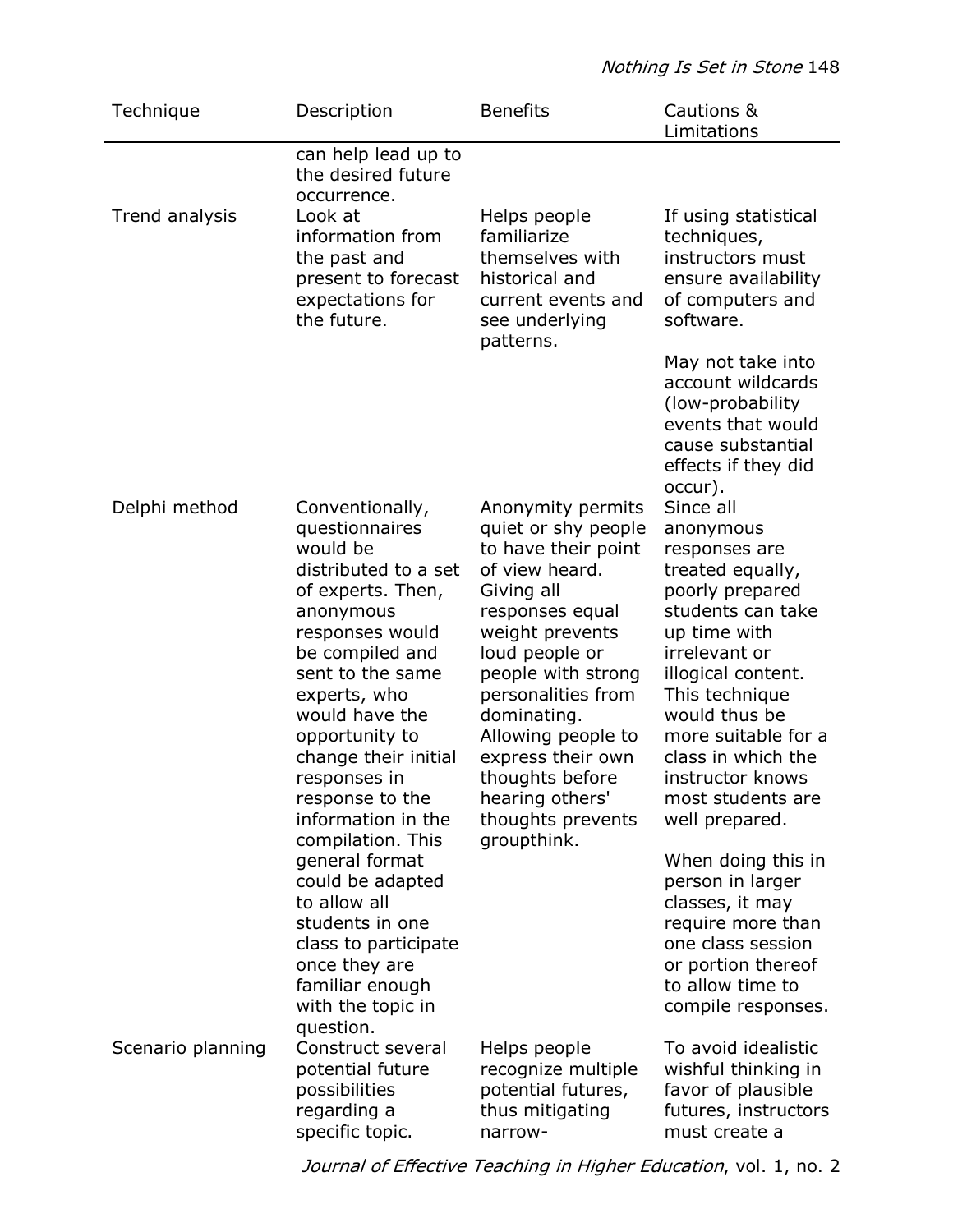| Technique                                 | Description                                                                                                                                                                                                                                                                                                                                                      | <b>Benefits</b>                                                                                                                                                 | Cautions &<br>Limitations                                                                                                                                                                                                                   |
|-------------------------------------------|------------------------------------------------------------------------------------------------------------------------------------------------------------------------------------------------------------------------------------------------------------------------------------------------------------------------------------------------------------------|-----------------------------------------------------------------------------------------------------------------------------------------------------------------|---------------------------------------------------------------------------------------------------------------------------------------------------------------------------------------------------------------------------------------------|
|                                           |                                                                                                                                                                                                                                                                                                                                                                  | mindedness.                                                                                                                                                     | structure for<br>students'<br>responses (e.g.,<br>requiring them to<br>relate their ideas<br>to past successes<br>or failures and<br>requiring them to<br>evaluate necessary<br>steps to<br>completion and a<br>timeline to<br>completion). |
| Futures wheel (see<br>Figure 1)           | Visual depiction of<br>potential futures.<br>Begin with an<br>event or issue in<br>the center,<br>construct branches<br>around it with<br>direct potential<br>consequences, and<br>then construct<br>branches around<br>the direct<br>consequences with<br>consequences of<br>those (that is,<br>indirect<br>consequences of<br>the original event<br>or issue). | Suitable for initial<br>brainstorming<br>about an issue.<br>Permits people to<br>see multiple pros<br>and cons.                                                 | Visual depiction is<br>unsuitable for<br>substantial detail.<br>This method does<br>not provide<br>strategies for<br>action.                                                                                                                |
| Stakeholder<br>analysis (see<br>Figure 2) | Identify people or<br>organizations<br>involved in an<br>issue, then<br>evaluate their<br>characteristics and<br>interests in a chart<br>or graph. For<br>example, construct<br>a two-axis grid<br>with one axis for<br>level of power and<br>one axis for level<br>of interest and<br>determine the<br>appropriate place                                        | Helps people<br>understand<br>different roles<br>people and entities<br>play in an issue.<br>Helps people<br>realize where to<br>direct attention or<br>action. | May need to be<br>repeated in order<br>to evaluate change<br>over time.                                                                                                                                                                     |

Journal of Effective Teaching in Higher Education, vol. 1, no. 2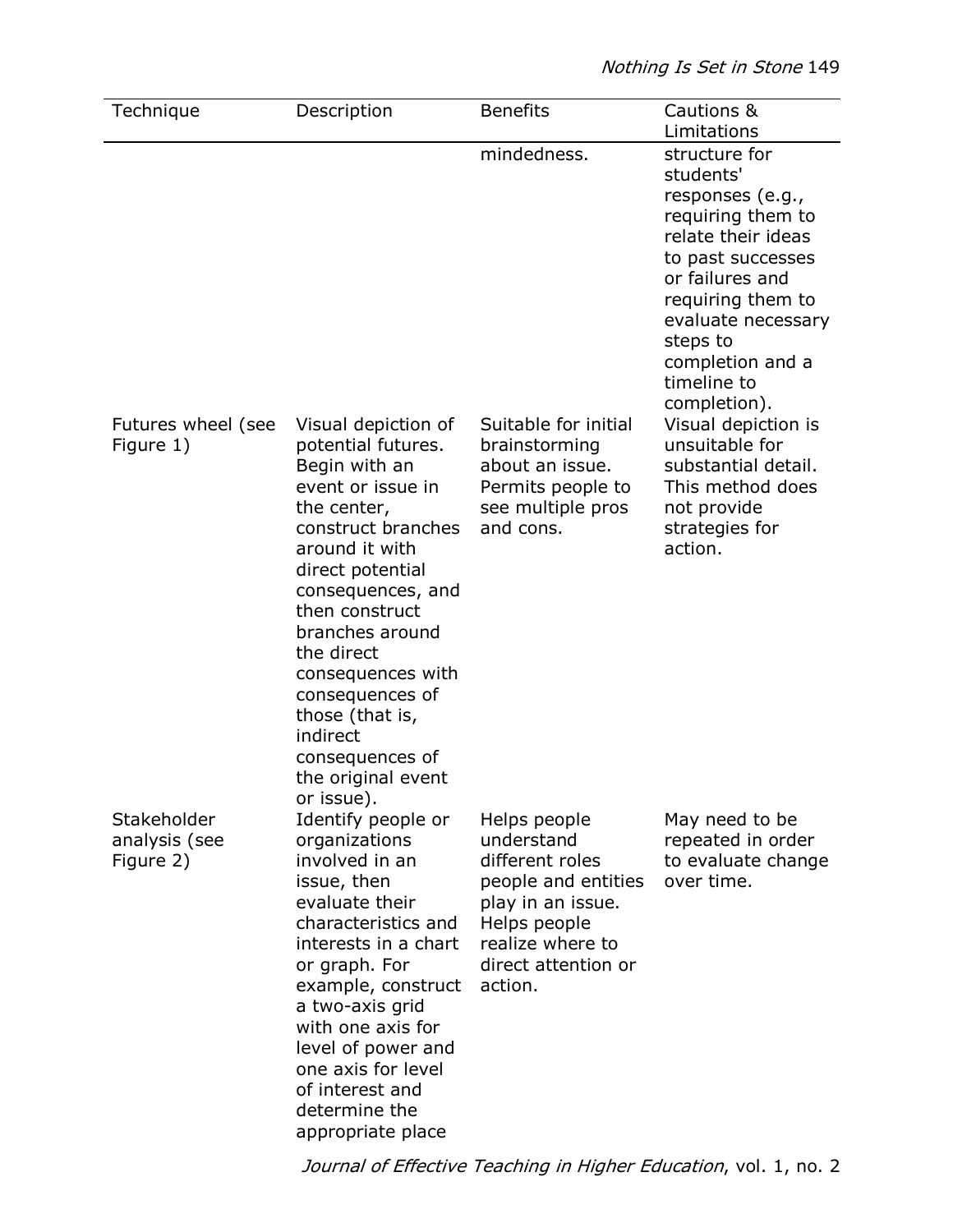| Technique                  | Description                                                                                                                                                                                                                     | <b>Benefits</b>                                                                                                                                                                                                                                             | Cautions &<br>Limitations                                                                                                                                                                                                                                                          |
|----------------------------|---------------------------------------------------------------------------------------------------------------------------------------------------------------------------------------------------------------------------------|-------------------------------------------------------------------------------------------------------------------------------------------------------------------------------------------------------------------------------------------------------------|------------------------------------------------------------------------------------------------------------------------------------------------------------------------------------------------------------------------------------------------------------------------------------|
|                            | for each<br>stakeholder.                                                                                                                                                                                                        |                                                                                                                                                                                                                                                             |                                                                                                                                                                                                                                                                                    |
| Futurewatching             | Choose a topic and<br>skim a variety of<br>resources (peer-<br>reviewed journals,<br>news, blogs,<br>businesses'<br>websites, etc.) to<br>gain some general<br>information on<br>trends, viewpoints,<br>concerns, and<br>hopes. | Can help students<br>explore a topic<br>they are less<br>familiar with.<br>Provides an<br>opportunity for<br>instructors to<br>teach students<br>how to evaluate<br>the quality of<br>different sources of<br>information.                                  | This technique can<br>incorporate an<br>expansive quantity<br>of information.<br>Instructors must<br>provide guidelines<br>and limits to keep<br>students on track.                                                                                                                |
| Causal Layered<br>Analysis | In four layers<br>(described in detail<br>by Inayatullah<br>[2008]), move<br>beyond the talking<br>points on an issue<br>to explore deeper<br>beliefs and<br>motives.                                                           | Encourages<br>students to<br>understand why<br>opposing groups<br>think and behave<br>as they do.<br>This method<br>frequently<br>incorporates an<br>artistic or poetic<br>element, allowing<br>students to<br>practice diverse<br>communication<br>skills. | This method<br>requires students<br>to identify and<br>critique deeply<br>held assumptions<br>about how the<br>world works.<br>Instructors must<br>push students to<br>not only<br>acknowledge their<br>biases but also<br>manage the<br>emotions that<br>come along with<br>them. |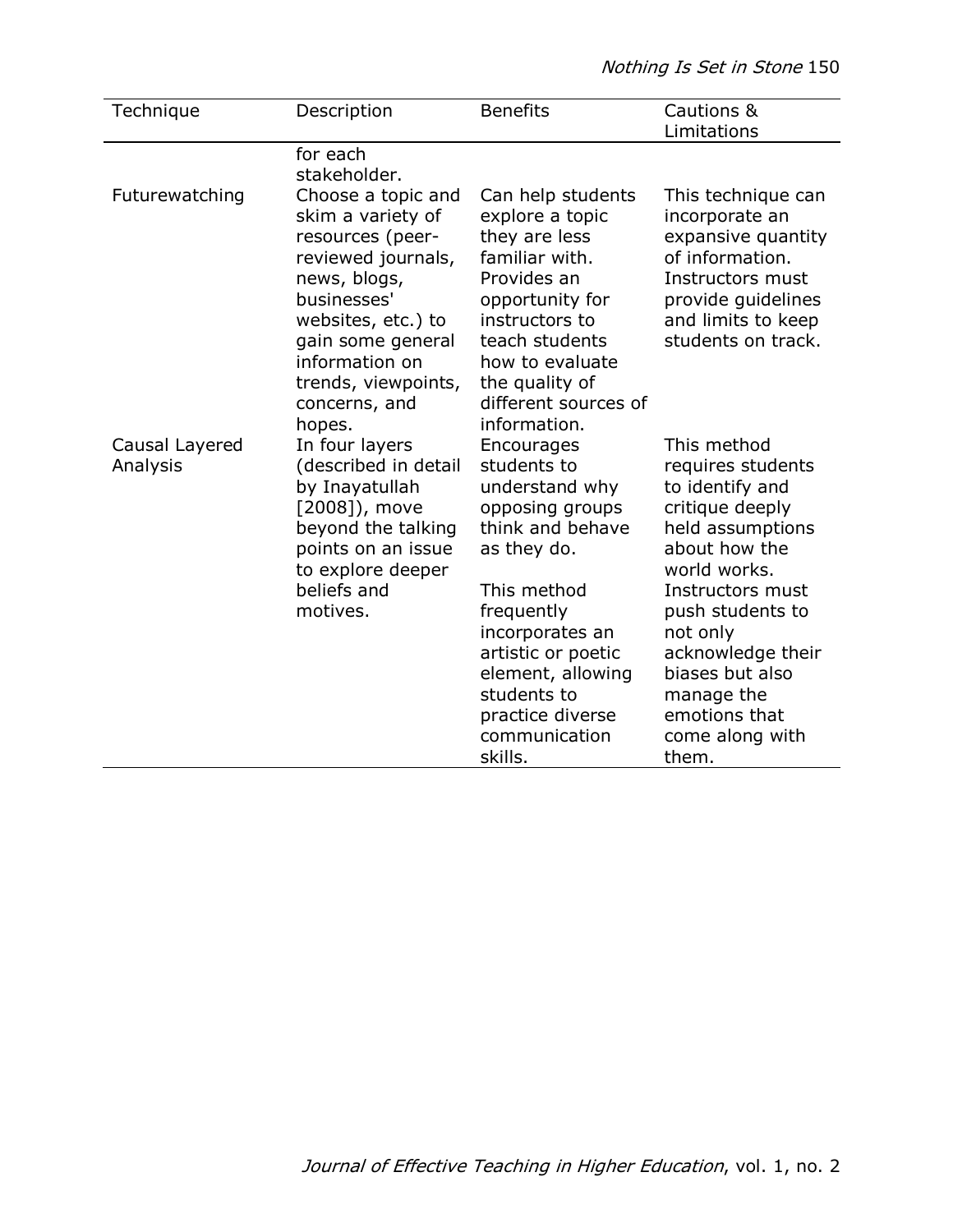

*Figure 1.* A futures wheel constructed by a group of students that shows potential consequences arising from the construction of an integrated daycare and senior center.